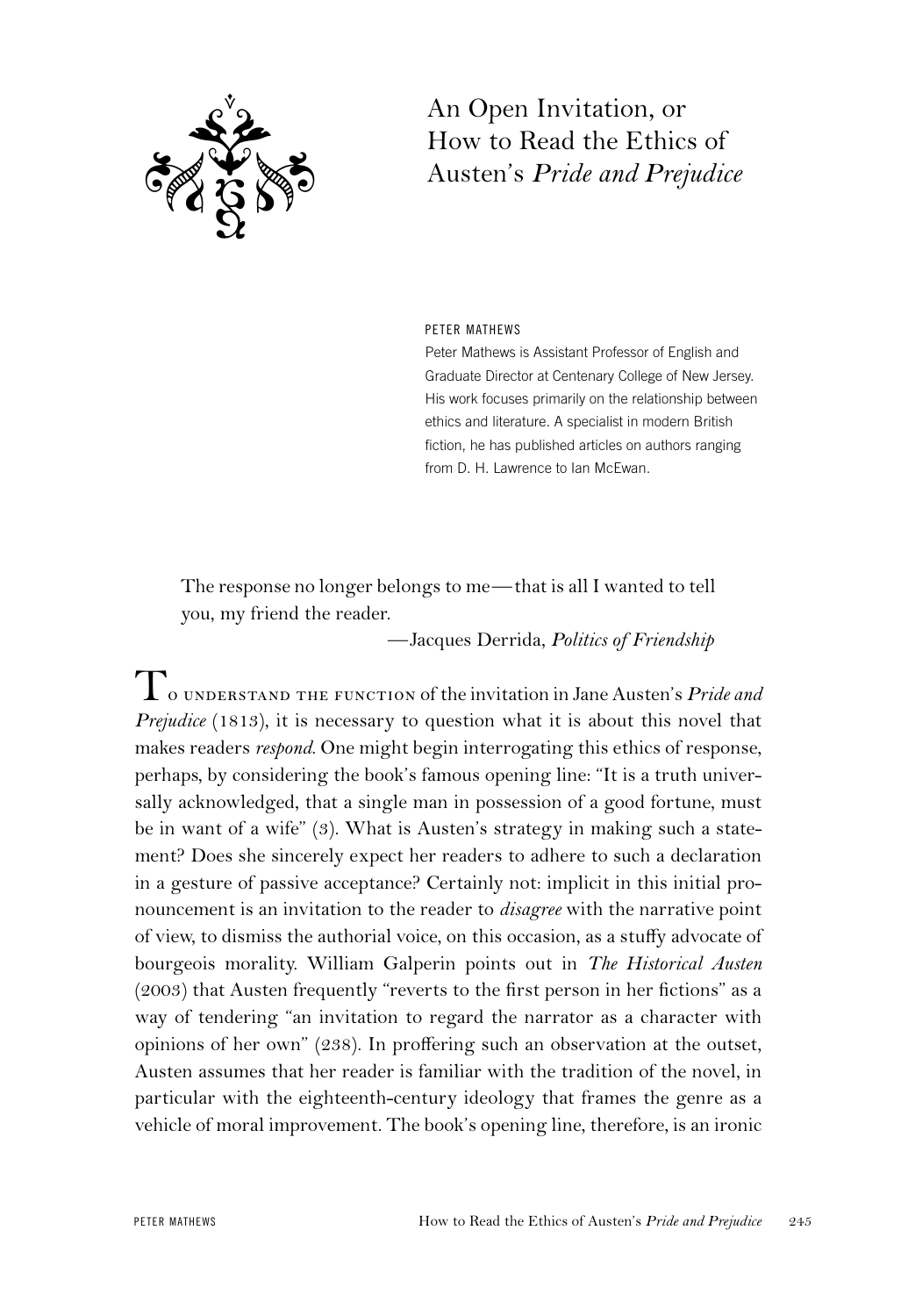gesture, a deliberate cliché, and, most important of all, a ritual that will bring into question the centrality of such conventions to modern society. Crucial to Austen's strategy is the unstated ability of the reader to *refuse* the novel's invitation to partake of its worldview. What the reader must decide, therefore, is whether this opening statement is an invitation or a demand, one that is so impolite as to brook no conversation, that closes the possibility of other responses even before a dialogue has begun.

The world of Austen's characters is similarly ruled by a complex series of social rules and conventions. Most of these have to do with class—the Bennet family's connections to people in "trade," for example, as opposed to those who have inherited their titles and wealth, are a major source of tension for aristocratic snobs like Lady Catherine de Bourgh. These rules, which dictate the "polite" terms by which people engage each other throughout the novel, come under the collective term "civility" in *Pride and Prejudice*. To be civil involves a praxis of response, in which each participant is expected, by a set of unspoken rules, to act in a certain manner. Such reactions are not, however, simply mechanical, but are expected to reflect the deeper force of one's beliefs. When Elizabeth is engaged to dance with Mr. Collins during the ball at Netherfield, for example, she feels chagrin at his enforcing that request in spite of her obvious lack of desire for his company. The truly polite or civil set of expectations thus contains not only a duty to perform a particular act, but also the implicit possibility of *refusing* that invitation. Austen thus examines the frequent tension between a desire "universally acknowledged" as being in one's interest, and the adjustment of one's actual desire in relation to that supposed universality.

The pervasiveness of "civility" extends not only to the social context of the novel, but also to the text itself. *Pride and Prejudice*, after all, belongs to the category of the romantic novel, a legacy engendering certain expectations as to what might happen in the course of the narrative. At one level the answer to this problem appears relatively straightforward, since the author can choose simply to follow the mechanical path laid down by her predecessors in the genre. Such a formulaic move, however, would hardly have elevated Austen into the preeminent place she holds in the English literary canon. She partially overcomes this double bind, it is true, by using her celebrated irony to undermine such conventions. But Austen's strategies also involve a complex rethinking of the relationship between ethics and time, as encapsulated in the act of invitation. That these two concepts are crucially intertwined can be glimpsed, once again, in the novel's opening line: the "universality" of the statement and its place at the very beginning of the narrative are both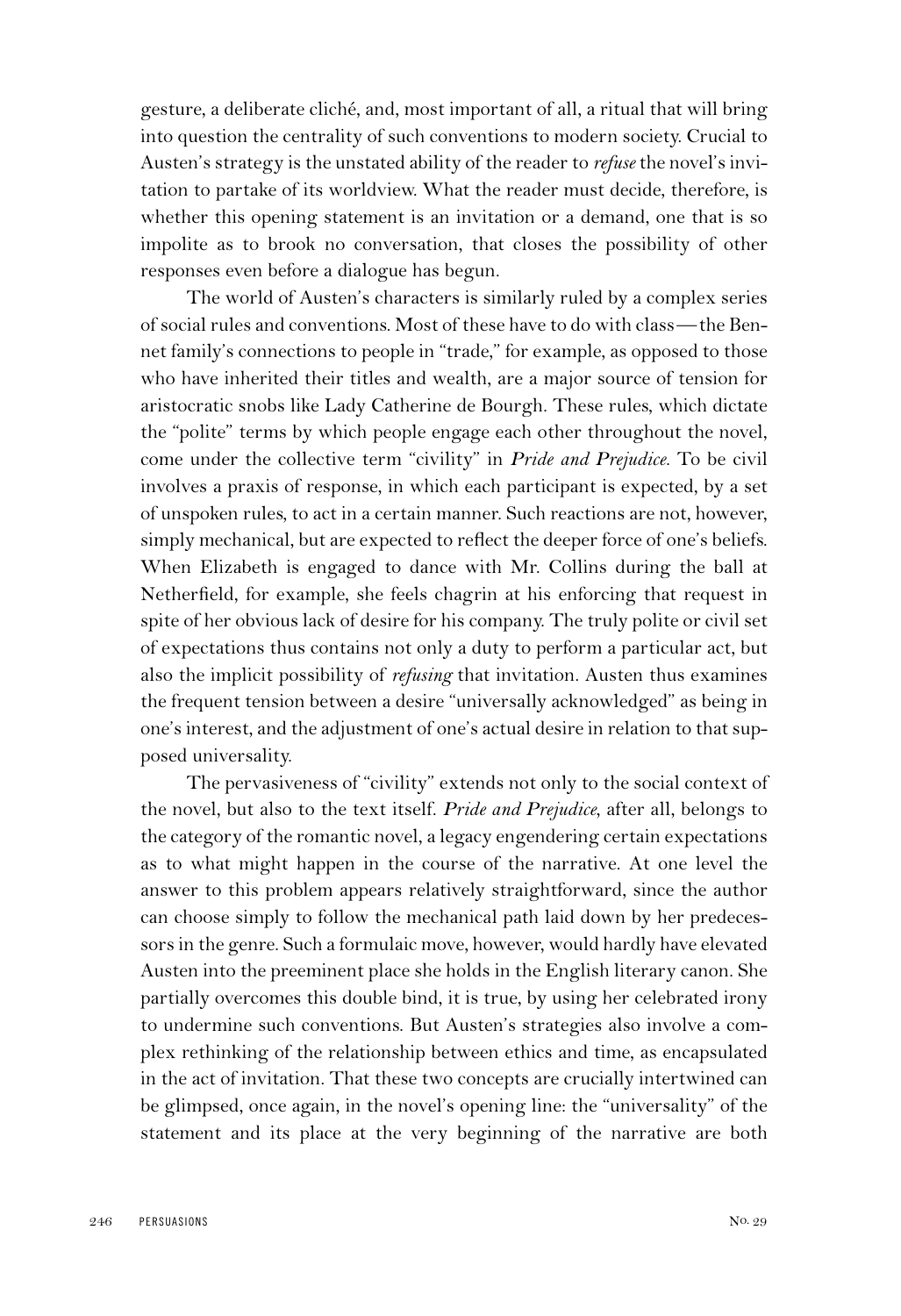designed to rob the dictum of all temporal possibility. Therein lies its arrogance, its "impoliteness"—but also its implicit admission of weakness, for such foreclosure is also a tacit indicator of its unwillingness to put its truth to the test. In Austen's novel, therefore, the reader witnesses the slow emergence of a new kind of ethics, one that eschews eternal truth in order to reorient itself towards the *agon* of the future. *Pride and Prejudice*, in other words, is structured as an open invitation, one continually awaiting the future response of new readers to come.

This textual theme is mirrored in the dilemmas of Austen's characters, who must negotiate the possible courses their lives might take. The laws of genre thus run parallel to the social expectations that impose themselves on the individual. To an extent, this path has already been decided for Mrs. Bennet's daughters, who are faced with the choice of either marrying or facing economic hardship upon the death of their father. What saves Lizzy and Jane is the intrusion of the unexpected in the form of Darcy and Bingley. Lizzy's willingness to let go of her universal assumptions by submitting her prejudices to the test of time eventually rescues her from the drudgery of a Bovarystyle connection. Nonetheless, the moral lesson that contrasts with her own successful union with Darcy is provided by the disastrous marriage between Mr. Collins and Charlotte Lucas, which presents the most immediate stumbling block to an ethics of futurity. After all, Charlotte also seems to align her ethics towards the future, as her worldly-wise ruminations serve to demonstrate:

"Well," said Charlotte, "I wish Jane success with all my heart; and if she were married to him [Bingley] to-morrow, I should think she had as good a chance of happiness, as if she were to be studying his character for a twelve-month. Happiness in marriage is entirely a matter of chance. If the dispositions of the parties are ever so well known to each other, or ever so similar before-hand, it does not advance their felicity in the least. They always continue to grow sufficiently unlike afterwards to have their share of vexation; and it is better to know as little as possible of the defects of the person with whom you are to pass your life." (23)

For Charlotte, however, the future is something that must be manipulated and directed, and even if it cannot be controlled totally, one's actions must nonetheless be as calculated as possible. Her philosophy thus fails to open itself truly to the random possibilities of the future; it is instead designed to protect her from that openness by shielding her behind the armor of selfishness.

A turn towards the future is not enough, in and of itself, to guarantee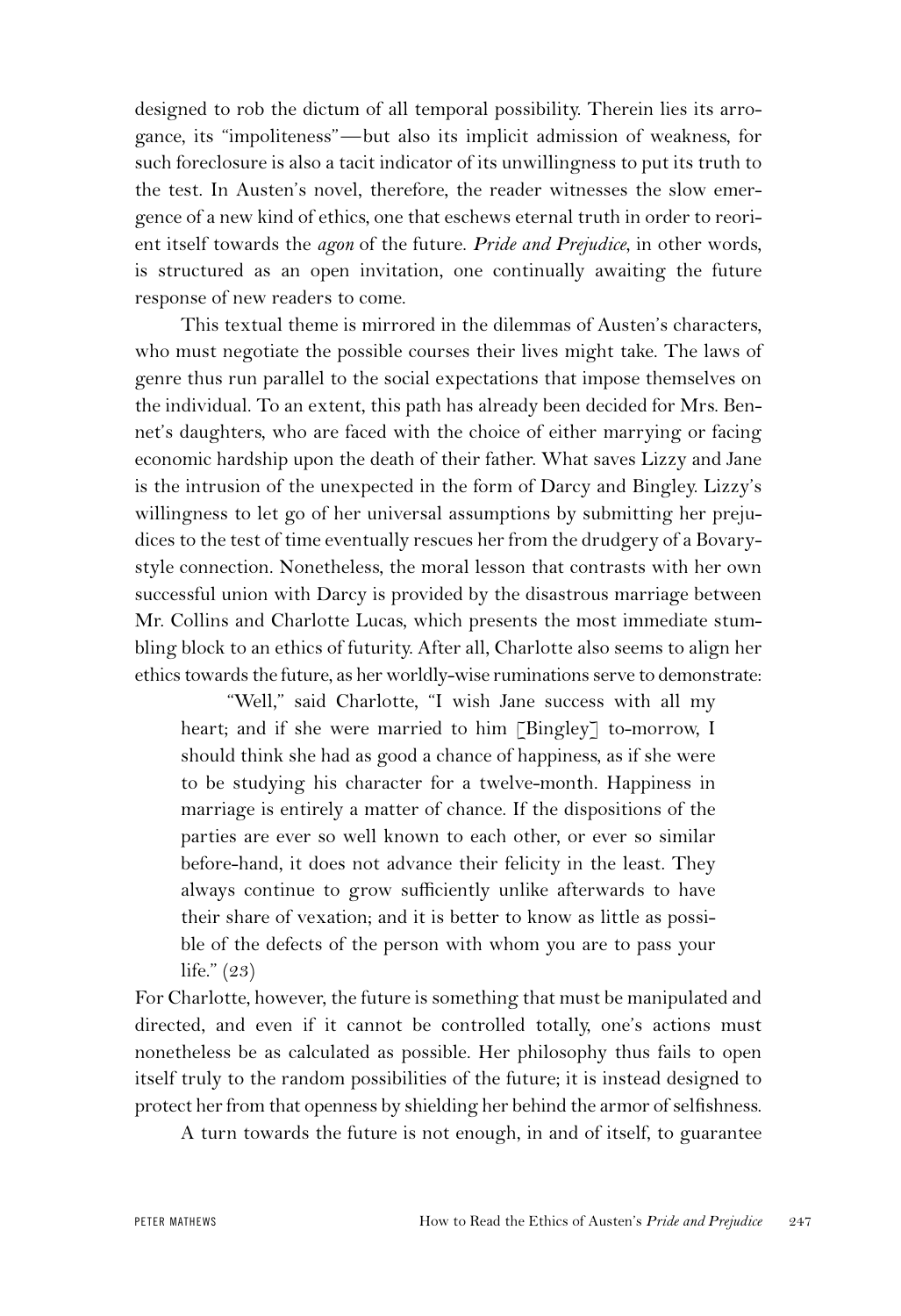the authenticity of action, as Charlotte's—and later on, Miss Bingley's example demonstrates. The turn to the future must be made in an *ethical* way, in a manner that seeks to acknowledge and preserve the freedom of the beloved instead of serving as an act of appropriation. Herein lies the importance of the invitation, which cannot—if it is to retain its status as an invitation—be reduced simply to a demand. As Jacques Derrida writes in his essay "Passions":

An invitation leaves one free, otherwise it becomes a restraint. It should never imply: you are obliged to come, you have to come, it is necessary. But the invitation must be pressing, not indifferent. It should never imply: you are free not to come and if you don't come, never mind, it doesn't matter. Without the pressure of some desire—which at once says "come" and leaves, nevertheless, the other his absolute freedom—the invitation immediately withdraws and becomes unwelcoming. It must therefore split and redouble itself at the same time, at once leave free and take hostage: double act, redoubled act. (14)

*Pride and Prejudice* locates itself in the awkward space of this dilemma. How does one *respond* to such a predicament? There is, as Derrida points out, the possibility of non-response, of remaining silent. But the real and continual danger is presumption, of seizing the future as fixed, as Charlotte does, instead of welcoming it as an infinitely varied possibility. The connection between time and the authentic invitation is inextricably bound by this ethical interpretation of the future.

Enveloped in the florid language of excessive civility, Mr. Collins and Lady Catherine provide the chief models of presumption in the novel. In a rare moment of insight, for example, Mrs. Bennet perceives Mr. Collins's visit to their estate at Longbourn, which will entail to him upon Mr. Bennet's death, as a way of rubbing salt into the family's wounds. He proceeds to insult Mrs. Philips by comparing her apartment to a "small summer breakfast parlour at Rosings," a situation which is only alleviated when Mrs. Philips is informed of Lady Catherine's lavish taste in fireplaces (75). This resolution would have been understood in Austen's time as a jab at the vulgar materialism of Mr. Collins, who uses his patroness's name as a ubiquitous calling card.

But the moment at which the reader finds Mr. Collins at his most presumptuous surely occurs in Volume I, Chapter XIX, when he makes his proposal of marriage to Elizabeth. Mr. Collins's speech is less an invitation than a declaration, in which he first gives his own reasons for marrying and then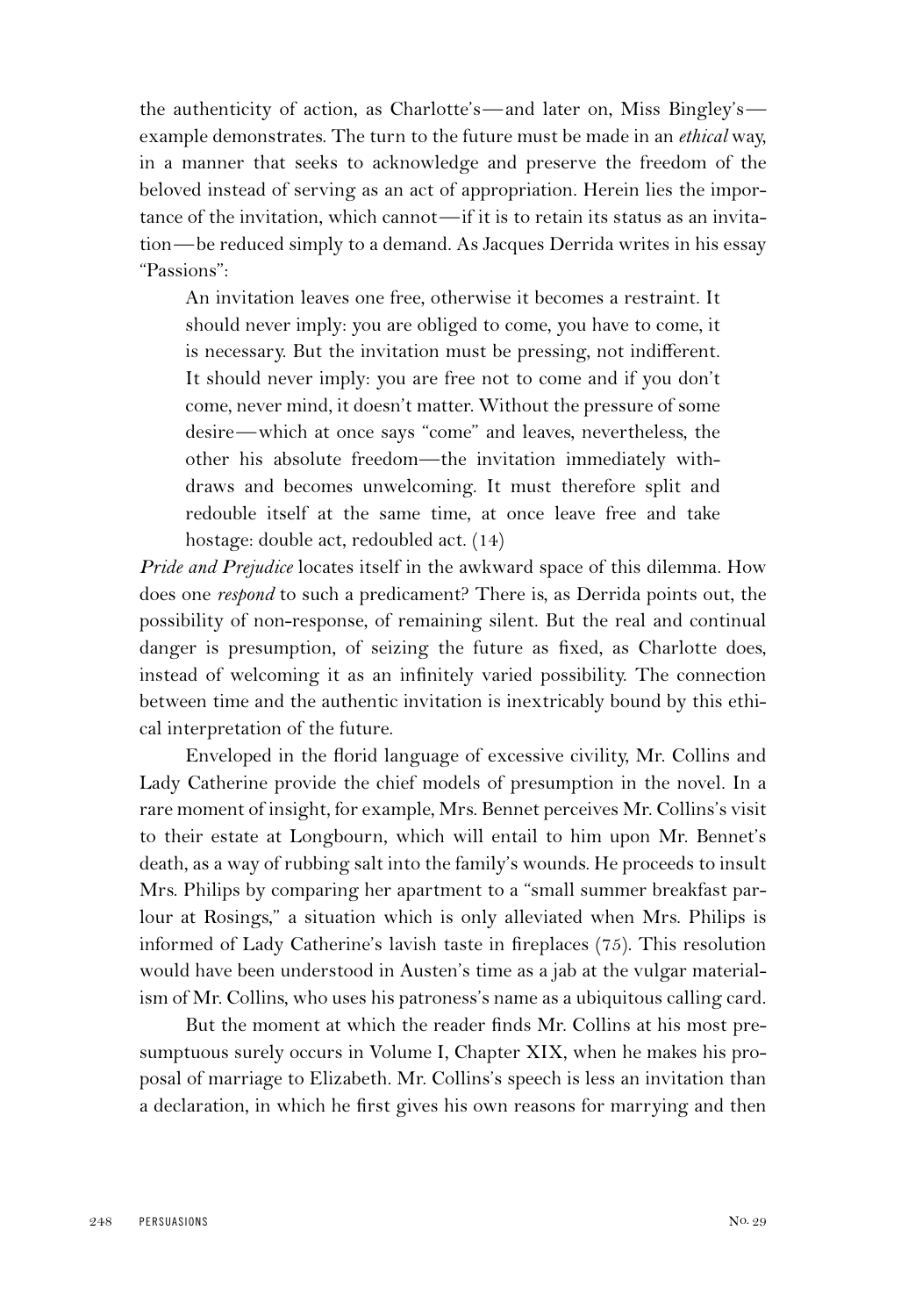preemptively outlines the various reasons that Elizabeth *ought* to possess for agreeing to their union. Austen intimates that if Elizabeth had not interjected, he would have presumed, without a word of assent from her, that he had been accepted. Even when she does state her refusal, he reconfigures it according to his own desires:

"When I do myself the honour of speaking to you next on this subject I shall hope to receive a more favourable answer than you have now given me; though I am far from accusing you of cruelty at present, because I know it to be the established custom of your sex to reject a man on the first application, and perhaps you have even now said as much to encourage my suit as would be consistent with the true delicacy of the female character." (108)

Mr. Collins appropriates the future by presuming that the calculations he outlines in the course of his marriage proposal are irrefutable. It is in Elizabeth's interest, and in turn her family's, for her to marry Mr. Collins to stave off the poverty that would accompany their father's death. As with his comments to Mrs. Philips, Mr. Collins shows himself to be steeped in the assumption that each person is ultimately motivated by vulgar self-interest. His civility is insufferable because his selfishness transforms polite formality from a discursive ground for mutual respect into a barely disguised mechanism for manipulating others. Civility, in other words, is no longer an invitation but a demand that brooks no refusal. Turned into an obligation, it presumes not only that the other will respond, but that he or she will respond in a way that, through the dreariness of conventionality, can be predicted from the very beginning.

Mr. Collins's behavior is Austen's magnification of a widespread mode of presumption that extends from the realm of civility into a broader economy of social behaviors. At the base of this presumption lies an outward confusion, one much exploited by Austen's acerbic wit, between signifier and signified. While these moments of "confusion" often operate in a cynical manner, such slippages make the exploitation of meaning all the more difficult to predict. One example is the elusive category of the aristocratic "gentleman," a position that is usually obtained initially by birth, but which is also attended by a series of outward behaviors designed to signify one's social status *as* a gentleman. One mark of a gentleman, for example, is that he must not be engaged in the business of trade, a practice associated with the vulgarity of the common classes. Austen, however, is reflecting back on a time of social change, when the old absolutes of aristocratic privilege are open to a measure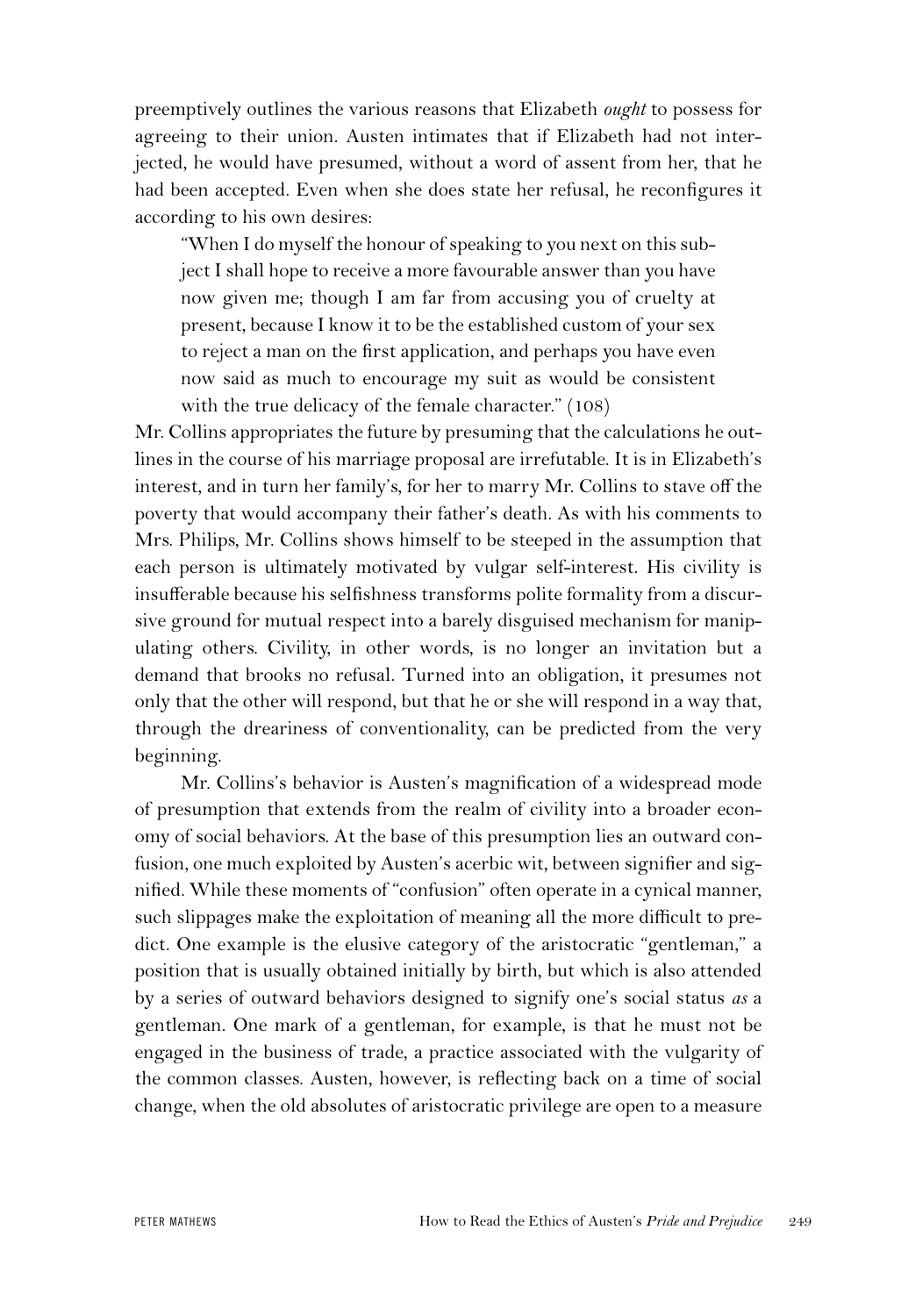of play. Thus, the reader learns that Sir William Lucas, despite his title and leisurely lifestyle, had in fact risen to his position of eminence through his "trade in Meryton, where he had made a tolerable fortune and risen to the honour of knighthood by an address to the King, during his mayoralty" (18). Similarly, Bingley and his sisters, despite coming from an old family, were beholden to success in trade for their wealth. Thus Austen writes of Bingley's sisters:

They were in fact very fine ladies . . . , had been educated in one of the first private seminaries in town, had a fortune of twenty thousand pounds, were in the habit of spending more than they ought, and of associating with people of rank; and were therefore in every respect entitled to think well of themselves, and meanly of others. They were of a respectable family in the north of England; a circumstance more deeply impressed on their memories than that their brother's fortune and their own had been acquired by trade.

Being an aristocrat is thus no longer a status laid upon a person by the absolute contingency of birth. The rank of gentleman is being quietly reconceived in Austen's time as an *invitation* to elevate oneself into the upper ranks of society, as long as one fulfils the obligations that accompany that position. Yet this new openness has a subtle but radical effect on the very notion of aristocracy, which opposes the calculation and profiteering associated with the rise of capitalism. From this point of view, one cannot become a gentleman by an effort of will, for that would indicate an attitude of calculation alien to a true gentleman's nature. Such is the test of the genuine aristocrat: he is a gentleman in spite of himself, he has no choice in the matter.

In the controversy over social position, therefore, Austen occupies a curious third position between the questionable bourgeois notion of "merit" (which all too often translates into the idea that wealth is the sole measure of worthiness) and the conservative views of the aristocracy, whose unquestioned status at the top tier of society is brought implicitly into question by the very need to justify that position. A true "gentleman," as far as Austen is concerned, is such not by the signifier attached to his name, but by the way he responds to the "invitation" of gentility. If, like Mr. Wickham or Mr. Collins, his manners are calculated merely to fulfill the obligations of appearing to be a gentleman, then he is inherently counterfeit. By this measure, Mr. Gardiner, who is "settled in London in a respectable line of trade" (28) but is shown nonetheless to possess the *noblesse* expected of a higher rank, is in many ways

(15)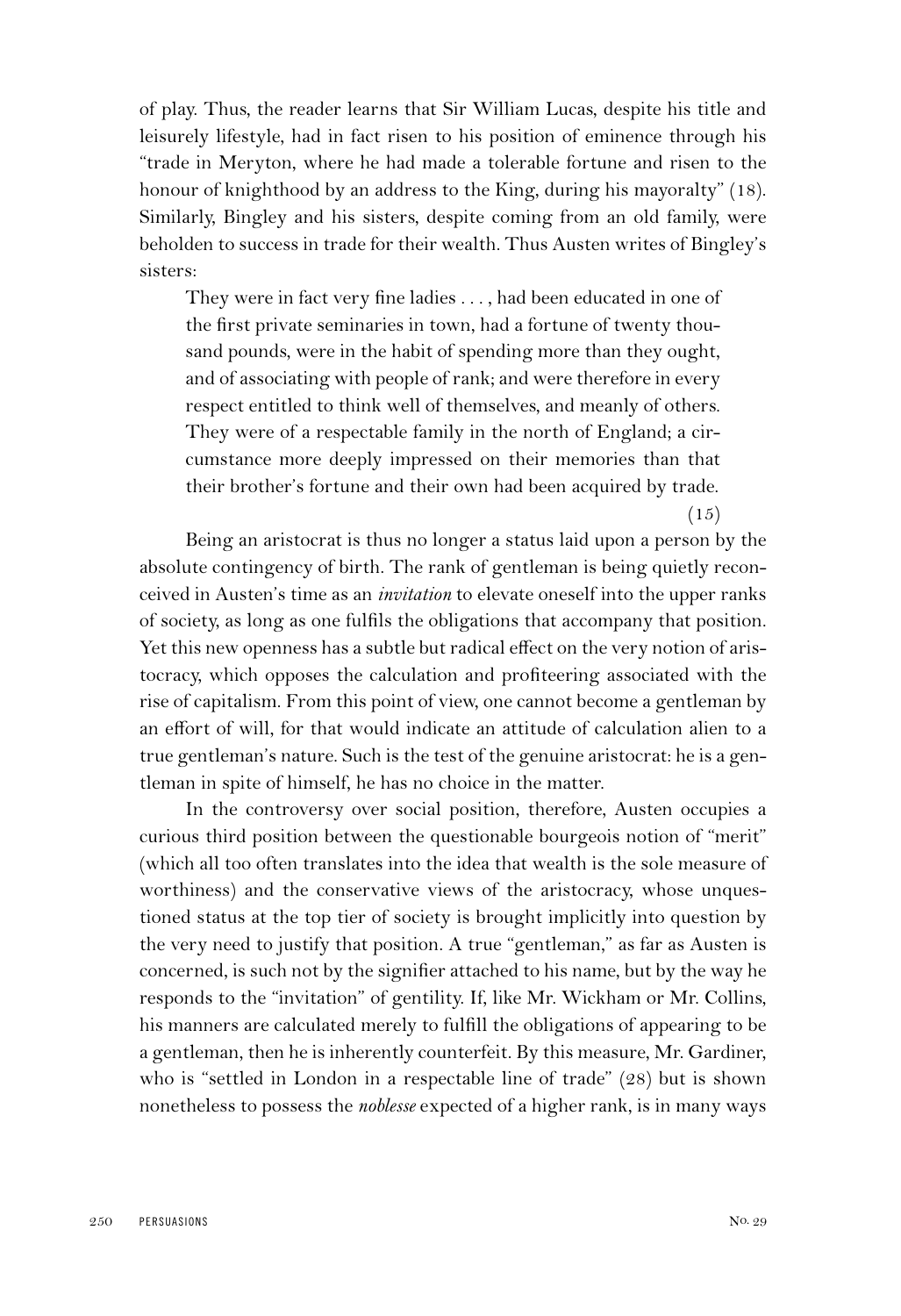as much of a gentleman as Mr. Darcy, a virtue acknowledged by his polite reception in the latter parts of the novel. Similarly, Mr. Darcy's reserved behavior early in the novel is as much a reflection of his nobility as Bingley's candor because, while different in expression, it is an *honest* reaction to the vulgarity he sees around him. To have dissimulated his distaste in order to curry favor with the public, or to please his friend Bingley, would have reduced him to being merely polite.

There is a direct parallel to be drawn between this crisis in the definition of aristocratic status and the changing institution of marriage. People are not, of course, born into a marriage in the same way they are born into a class, making marriage a decision open to possibility even when co-opted by the pressures of family and society, as the union between Wickham and Lydia demonstrates. Nonetheless, Austen sardonically draws the two discourses together via Lady Catherine's desire to see Mr. Darcy married to her daughter, Anne. She says to Elizabeth:

"My daughter and my nephew are formed for each other. They are descended on the maternal side, from the same noble line; and, on the father's, from respectable, honourable, and ancient, though untitled families. Their fortune on both sides is splendid. They are destined for each other by the voice of every member of their respective houses; and what is to divide them?" (356)

Elizabeth points out that Lady Catherine's visit is a tacit acknowledgment of the fact that Mr. Darcy must indeed be interested in something besides the future that his family has presumed for him from birth. At the same time, Elizabeth does not assume that she is the object of Mr. Darcy's affections. When Lady Catherine presses her as to whether she will take Mr. Darcy as her husband, Elizabeth replies that she cannot accept an invitation that has not been proffered. "'I am only resolved to act in that manner,'" she asserts, "'which will, in my own opinion, constitute my happiness, without reference to *you*, or to any person so wholly unconnected with me'" (358). In the act of falling in love, therefore, there is a crucial parallel to the aristocratic test of authenticity: one must have passion for the other in spite of oneself, without calculation or design.

In making this distinction, Austen forces her readers to rethink the notion of marriage as an act that begins with the proposal and ends with the wedding ceremony. It is the widespread practice of calculation that has turned marriage into a signifier of social prestige, and the inversion of values that has resulted is clearly demonstrated by Lydia's arrogant behavior towards her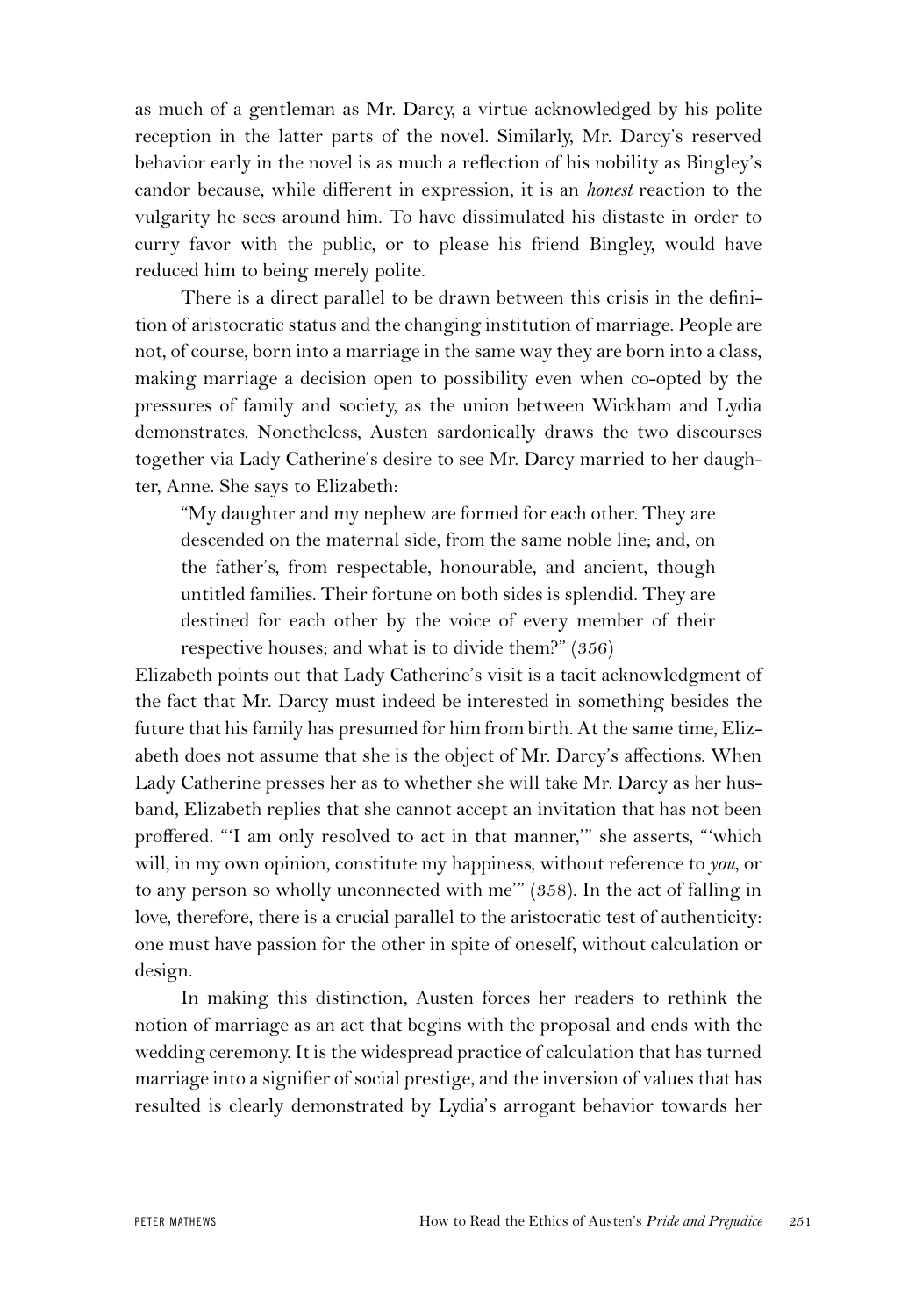sisters upon returning as Mrs. Wickham: Elizabeth "then joined them soon enough to see Lydia, with anxious parade, walk up to her mother's right hand, and hear her say to her eldest sister, 'Ah! Jane, I take your place now, and you must go lower, because I am a married woman'" (317). As the youngest of the Bennet daughters, Lydia is traditionally expected to marry later, if not last. Her ignoble act of eloping with and marrying Wickham, however, undeservedly elevates her in social status above her unmarried sisters. The legal status—the signifier—of being married thus trumps her worthiness in comparison to her sisters. Furthermore, as Elizabeth discovers through Mrs. Gardiner, Wickham did not marry Lydia out of an invitation to passion but from the obligation of his own interests, and Mr. Darcy surreptitiously arranged the matter as a way of mitigating the disgrace of his father's former protégé.

Austen's implicit comparison between nobility and marriage thus leads to a common definition of authenticity that weeds out those who seek to be "noble" or "married" in name only. Richard Kearney explores a similar idea, albeit in a rather different context, in his book *The God Who May Be* (2001), in which he rejects "metaphysical" approaches to understanding the existence of God. Rebutting such thinkers as Aquinas, Leibniz, and Bergson, Kearney argues that in "all three approaches . . . the possible is thought of as a sub-category of the real (understood as substance, being, act, reason, existence, or history).... My ultimate aim is to ... [provide] a new eschatological understanding which . . . invites us to consider God in a very different fashion: namely, as *posse* rather than as *esse*" (Kearney 84). Kearney urges the reader to think of the kingdom of heaven not as a final goal (*telos*) to be achieved but as God's open invitation to all of humanity. Applying this logic to Austen's novel leads to a reconfiguration of marriage not as a condition that is finally arrived at through a single act of ceremony, but as a continual state of becoming, an *eschaton*, an invitation that one does not accept in just one particular moment but over and over again, for as long as passion endures.

The paradoxical structure of Derrida's authentic invitation—the invitation that is not an obligation—is reflected in this formulation. Its authenticity derives from an ethics of the future, a future that is not appropriated by calculation and egoism, but leaves itself radically open to possibility. The invitation without obligation thus creates a curious relation between time and possibility. A genuine lover such as Elizabeth, for example, must negotiate between her desire for the other and the ethical necessity of leaving the future open. In so doing, she must acknowledge her blindness to what time has in store; she must confront, in other words, the possibility that her union with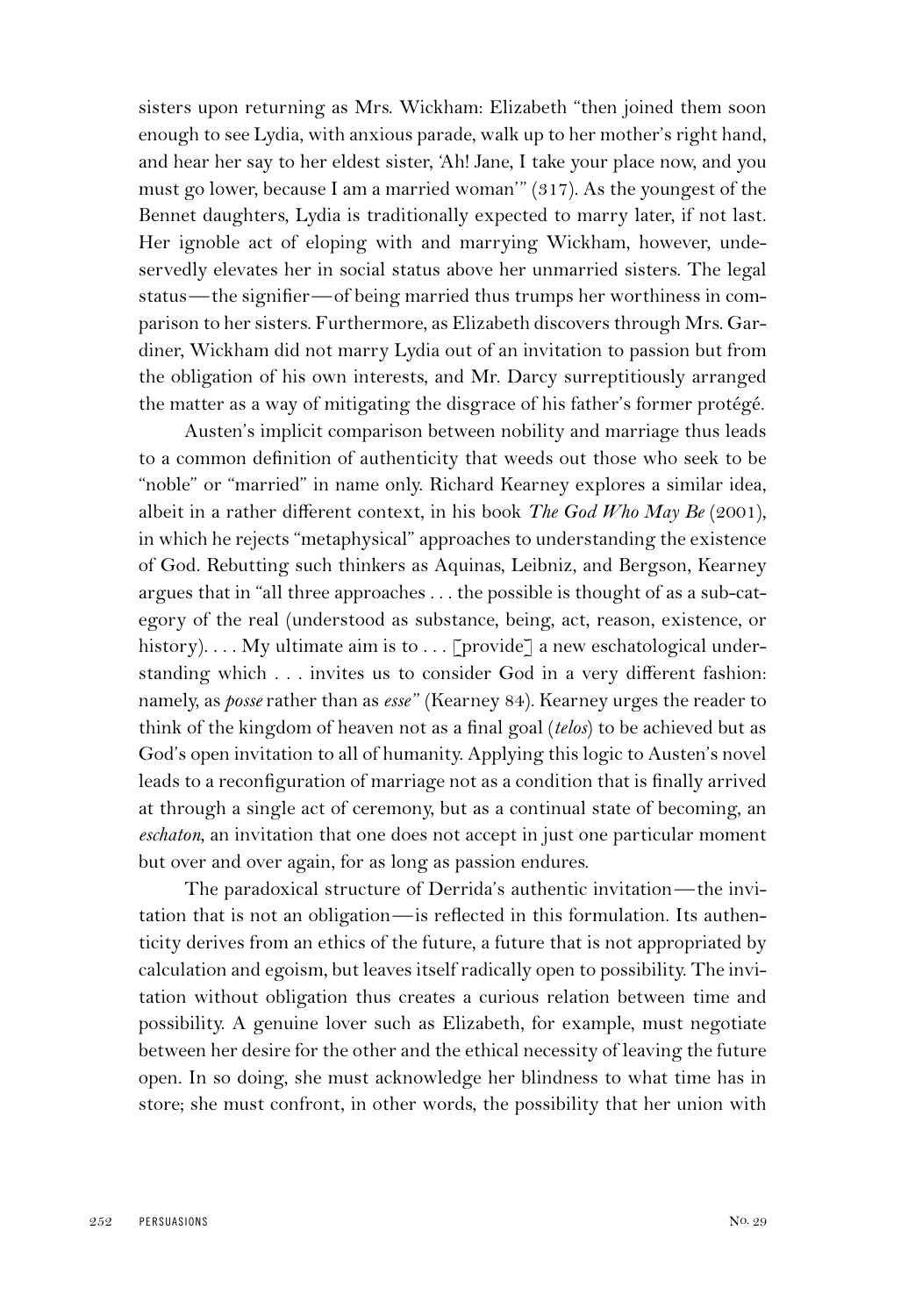the beloved is *impossible*, while at the same time bowing to the passion she continues to feel in spite of herself. Such is the trial through which Austen masterfully passes her characters in *Pride and Prejudice*. Her lovers must welcome the impossible *without nonetheless desiring it*, creating a test that guarantees authenticity by refusing the lover access to the other. Elizabeth gives herself up to the impossible in this manner, for example, when she visits Pemberley and finds Darcy's kind behavior at odds with her earlier experiences. She says to herself, "'Why is he so altered? From what can it proceed? It cannot be for *me*, it cannot be for *my* sake that his manners are thus softened. My reproofs at Hunsford could not work such a change as this. It is impossible that he should still love me'" (255). Elizabeth experiences an absurd hope in the face of this impossibility, thus giving herself to a future that *may* be but that lacks any guarantee of fulfillment.

The nature of such a fulfillment, furthermore, is placed continually into question by Austen's narrative. While *Pride and Prejudice* seems at first glance to conform to the idea of moral reward that marks eighteenth-century English fiction, this conventional interpretation of the novel, in which Elizabeth and Jane are repaid in the end for their inherent virtue, is a misreading of Austen's ethics. Such inevitability is denied, for instance, by the plot's heavy dependence on the mechanisms of chance. Chance is what first brings Bingley and Darcy to Netherfield, and it is what causes the Bennet family to have five daughters without a male heir. It is chance that places Wickham in a regiment stationed in the very region his former protector happens to frequent, and that causes Elizabeth and the Gardiners to bump into Darcy, even though they had taken great pains to ensure that he was away during their visit to Pemberley. Marriage itself is referred to at several points as the "chance of happiness," a clever play on a conventional term (23). Thus while the novel ends as a comedy, it does so not out of any sort of moral necessity but at the whim of its author. Austen the novelist swaps the calculatingmachine deity of the old morality for an unpredictable and ethically uncertain author-god, a strategy that continues to influence the work of later English novelists such as John Fowles and Ian McEwan.1 Like Kearney's "god who may be," Austen the authorial "deity" *invites* her readers into her fictional world not in order to indoctrinate them into a morality, but to expose them to the infinitely problematic ethical questions that her work poses.